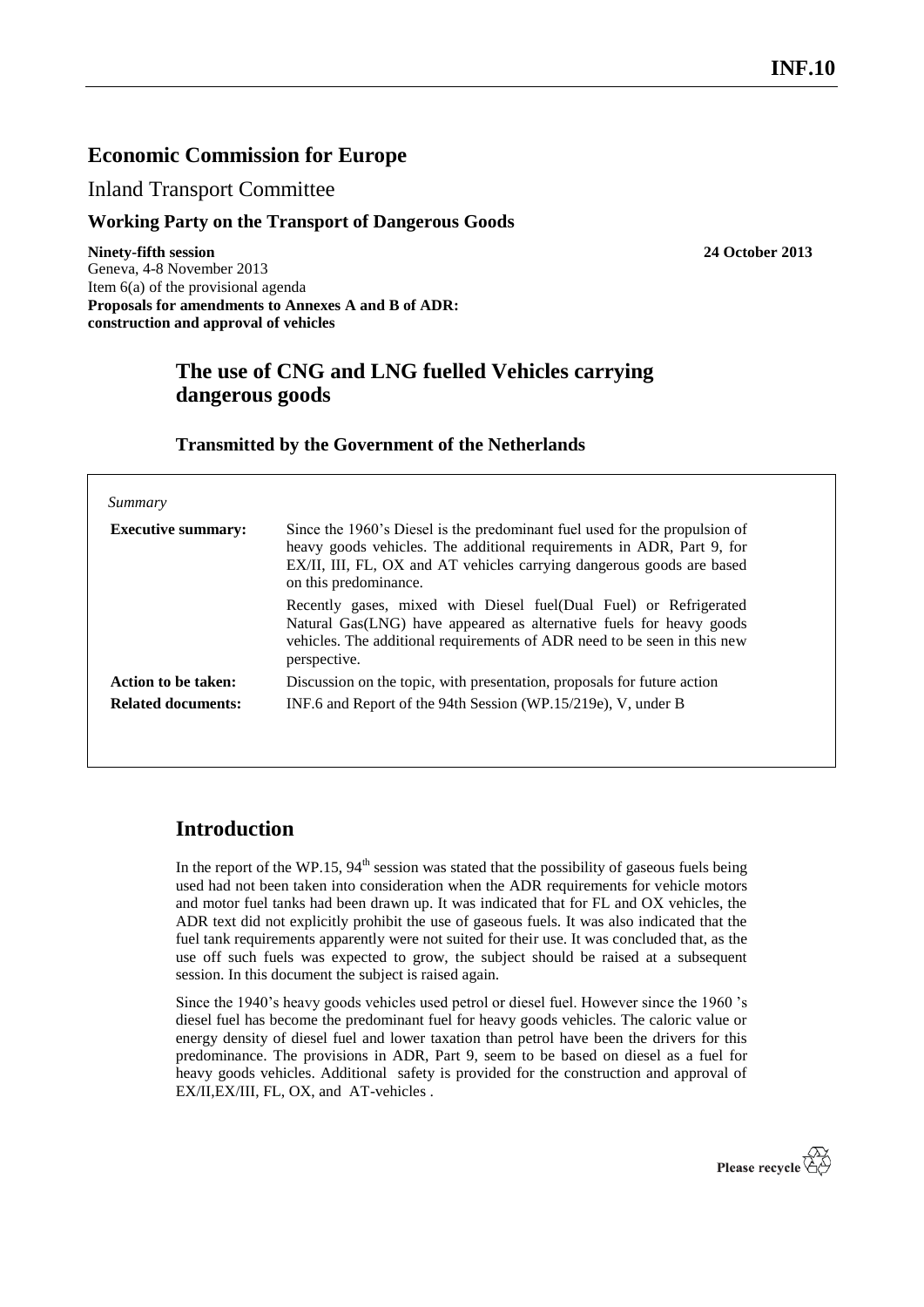For environmental reasons and to widen the fuel mix or cost considerations new fuels and energizing systems have been developed in recent years. So far only the admixture of Liquefied Petroleum Gas or Liquefied Natural Gas (LNG) to Diesel (Dual Fuel) and Natural Gas (LNG and to a lesser extend CNG) have proven to be an acceptable alternative because of the relative high energy density and ease of reloading for an appropriate transport range.

The UN ECE has developed safety rules for the LPG systems in ECE Regulation No. 67 and 117 and for compressed natural gas systems in ECE Regulation No. 110. The scope of ECE Regulation No. 110 will be expanded to LNG for which the approval is expected before the end of 2013. This will enhance the international acceptance of vehicles on LNG.

The supply of LNG coming in by ship at seaports from is already a fact. As soon as sufficient supply or infrastructure for vehicles is developed the growing use can be expected of LNG, CNG and dual fuel combinations.

When vehicles are to be used for the carriage of Dangerous Goods the chapters of ADR, Part 9, concerning use and construction of vehicles give no clear prohibition for the use of a liquefied gas as fuel. Application for approval of vehicles for the transport of dangerous goods are forwarded regularly and in some cases have been rewarded.

From a principle point of view the Netherlands is of the opinion that no additional requirements should be included in ADR when WP.29 has laid down safety requirements for a particular vehicle (fuel) system. Provisions like those in subsection 9.2.4.3, 9.2.4.4 and 9.2.4.7.6 should be revisited and checked if the arguments for these additional requirements are still valid.

The Netherlands recognizes the urgency for clarity concerning the use of vehicles using CNG and LNG as a fuel for users, vehicle manufacturers and competent authorities alike. It is proposed to limit discussions to LNG and CNG only and to exclude EX/II and EX/III vehicles from the discussion for the time being. Focus should be on LNG, because of its possibilities to use this fuel for long range transport, more then CNG.

#### *Presentation*

The Netherlands will organize a one hour presentation on CNG and LNG fuel systems, by Mr. Jeffrey Seisler and Mr. Paul Dijkhof, in the afternoon of Wednesday the 6 November, after the lunch break. It will give more insight in the risks involved with CNG and LNG in comparison to the more familiar risks of Diesel Fuel. Focus however is on LNG because, due to range, over-the-road hauliers tend to use LNG and not CNG.

Dr. Jeffrey M. Seisler, representing NGV Global (the International Association for Natural Gas Vehicles) will provide a comprehensive overview of the current use of CNG and LNG trucks on a global basis, demonstrating the growth of this important sector within the overall natural gas vehicle (NGV) market. Dr. Seisler is a co-secretariat to the LNG Task Force. Mr. Paul Dijkhof, the Chairman of the LNG Task Force, is a specialist in natural gas standards, regulations and testing. He leads the effort to draft the LNG truck amendments to ECE R. 110.

The LNG Task Force, which recently completed amendments to ECE Regulation110 for LNG trucks, is a subgroup within the Informal Group on Gaseous Fuel Vehicles (within WP.29, Group of Experts on Pollution and Energy/Group of Experts on General Safety) .

The presentation will contain the following topics:

- General introduction to CNG and LNG as motor fuel and the use of LNG trucks worldwide
- Technical safety requirements for LNG vehicles
- Technical safety requirements and testing for fuel containers/tanks for LNG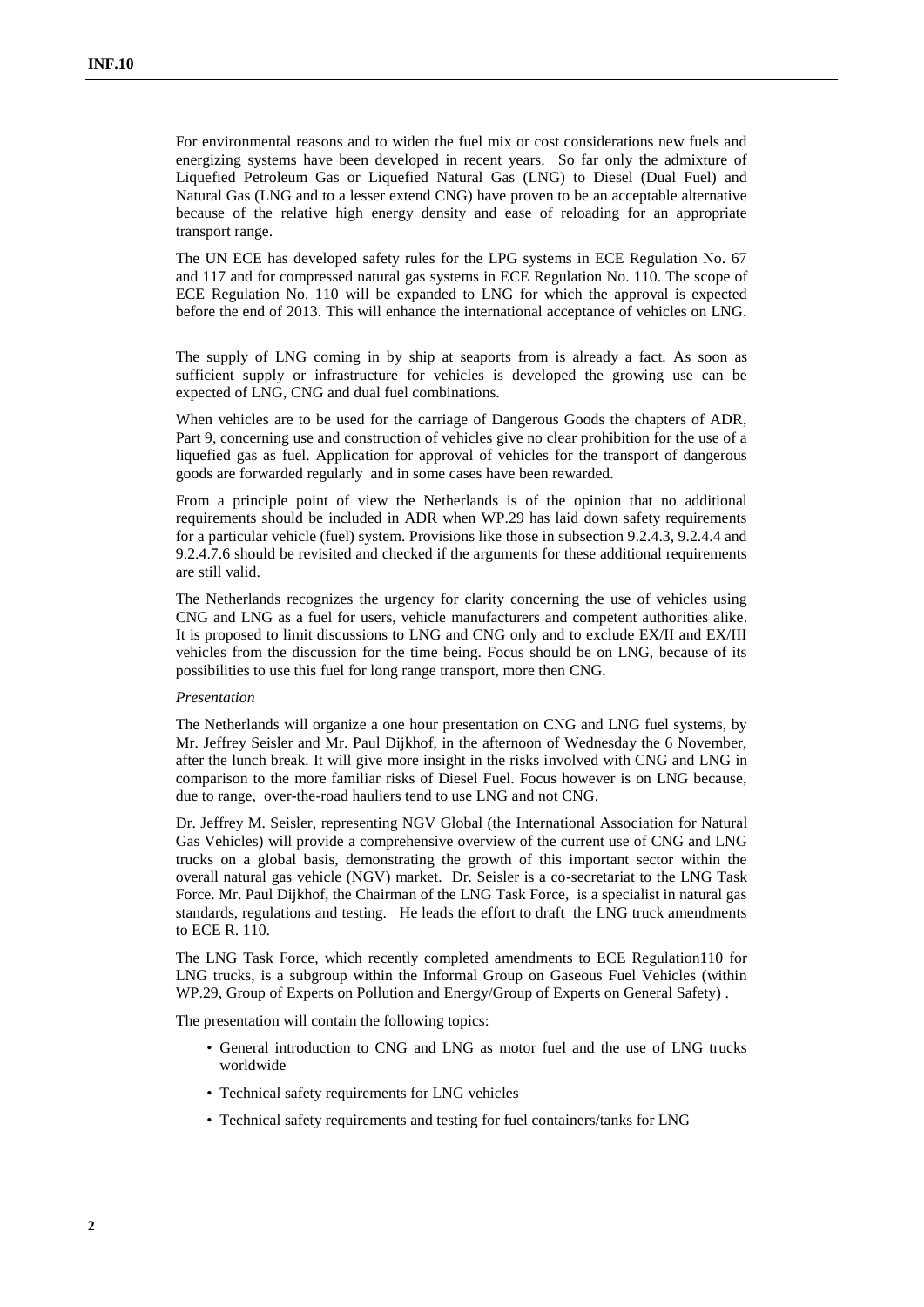As part of this footage will be shown of bonfire tests comparing LNG tanks and diesel tanks.

## **Proposals**

To make the use of CNG or LNG possible the following amendments are proposed.

**Proposal 1**. Amend Subsection 9.2.4.3 (a) (new text in italic, replaced text stricken through) to read:

(a ) In the event of any leakage *in the normal operating conditions of the vehicle*, the fuel shall *not come* drain to the ground without coming into contact with hot parts *[above the auto ignition temperature of the fuel]* of the vehicle or *with* the load.

### *Justification proposal 1:*

Subsection 9.2.4.3 (a) requires that leaking fuel "shall drain to the ground". This is not possible for fuels in gaseous form that are lighter than air. In this interpretation this requirement prevent the use of gaseous fuels .

It cannot be prevented that leaking fuel will contact hot vehicle parts or the load in any position, (e.g when on its side or completely overturned, nose-up/nose-down). For this the wording "normal operating conditions" in plural are included. It means the vehicle shall be on its wheels, either with the engine running or not, level or sideways banked/uphill/downhill etc.

However the basic performance requirement that leaking fuel shall not come into contact with hot parts of the engine, exhaust or load could be applicable to all fuels. Additional the auto ignition point of the particular fuel may be taken into consideration.

**Proposal 2.** Amend Subsection 9.2.4.3 by adding a new paragraph (c) to read:

(c ) Fuel containers (CNG) or fuel tanks (LNG) shall comply with the provisions of ECE Regulation No. 110. The discharge of the (emergency) pressure relief device shall be so directed to avoid any danger to the load through heating or ignition.

### *Justification proposal 2:*

New subsection 9.2.4.3 (c ) gives the basis requirement for CNG fuel containers or LNG tanks to comply with. The wording fuel container and fuel tank are the terminology used in the relevant regulations. For new vehicles the reference to the Regulations may be superfluous but it may be useful for retrofitting existing vehicles.

The second sentence contains a basic provision that the discharge of gas by the safety valve should not endanger the load by heating or ignition. LNG systems have two pressure relief valves, one for the boil down and another for emergencies. A possible option would be to bring a discharge pipe of the pressure relief valve to the top of the drivers cabin away from the tank or other superstructure, other satisfactory solutions should be possible.

**Proposal 3**. Amend Subsection 9.2.4.4 (new text in *italic*) to read:

The engine propelling the vehicle shall be so equipped and situated to avoid any danger to the load through heating or ignition. In the case of EX/II and EX/III vehicles the engine shall be of compression-ignition construction *using only fuels with a flashpoint above*   $55\,^0C$ .

#### *Justification proposal 3:*

An amendment is proposed to remain in keeping with the original intention of this subsection. Dual fuel systems on the market today, combining diesel and a gas with a compression ignition engine may otherwise be used. The gas is only added under certain